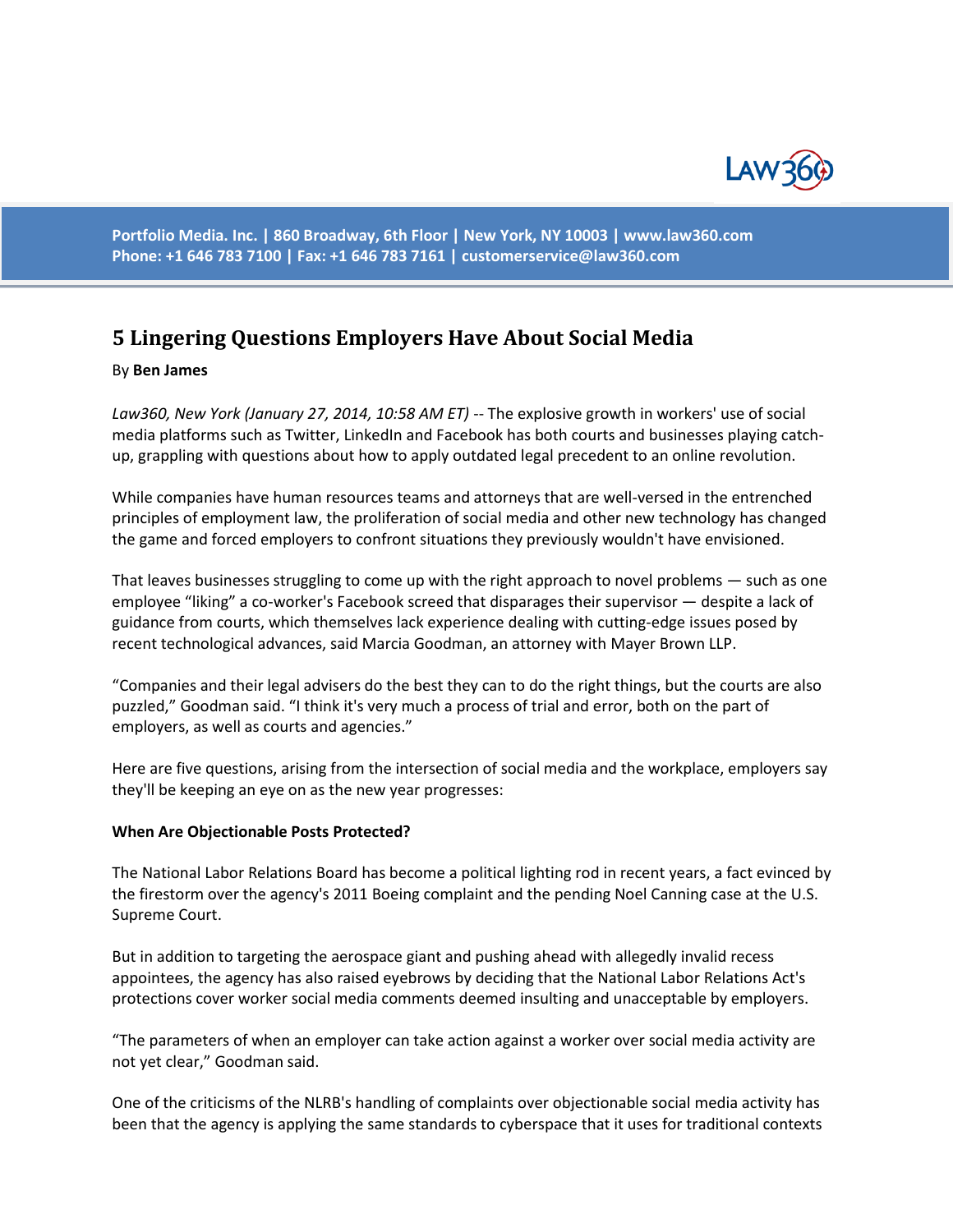such as the proverbial water-cooler chat, despite the fact that a social media post can reach a much wider audience.

"It seems to me that in all the social media cases to date, the far-reaching impact of media on the Internet has not been taken sufficiently into account," said Marshall Babson, a Seyfarth Shaw LLP partner and former NLRB member. "I'm not faulting this particular board; I'm just saying the agency hasn't confronted this issue yet."

Some lawyers wonder if the NLRB will craft a new standard for deciding when a statement is so egregious that it loses the NLRA's protection that specifically addresses the unique characteristics of social media, or whether the agency will merely apply the rules developed for traditional avenues of communication to social media.

According to Babson, it's anyone's guess.

"I don't know whether anyone can say with any certainty whether the board will do it, but I certainly think that it should," he said.

## **How Will Courts Treat Social Media Discovery Bids?**

Courts overseeing employment disputes are generally receptive to the idea that social media may contain some information relevant to a given case, Goodman said.

But there's a push-and-pull that often occurs in such lawsuits where an employer seeks information from a worker's social media accounts, with the defense bar pushing for social media content to be viewed like any other outside-of-work activity and employee advocates fighting broad bids for the production of social media, she added.

But while courts may be open to some efforts to dig into plaintiffs' social media posts, they have also shown a willingness to stop employers from going on "fishing expeditions" and a sensitivity to plaintiffs' privacy concerns, Mayer Brown's Lori Zahalka noted.

"We haven't seen a ton of cases coming through the courts related to this, so I think it's still a little bit of an open area about what the parameters are going to be," Goodman said.

Foley & Lardner LLP's Mark Neuberger said there was a "gray area" when it comes to what social media content is discoverable and noted that employees can bolster their case for privacy if they take steps to shield such content. He drew an analogy to shouting on a street corner as opposed to having a conversation behind closed doors.

"By closing the door on the Internet, you make a better argument that this is a private conversation," Neuberger said.

#### **When Must Employers Retain Social Media Content?**

While there might be some uncertainty about when employers may access a plaintiffs' social media in discovery, employers may also be confused about whether they have to retain or disclose social media content because of a litigation hold or regulatory reasons.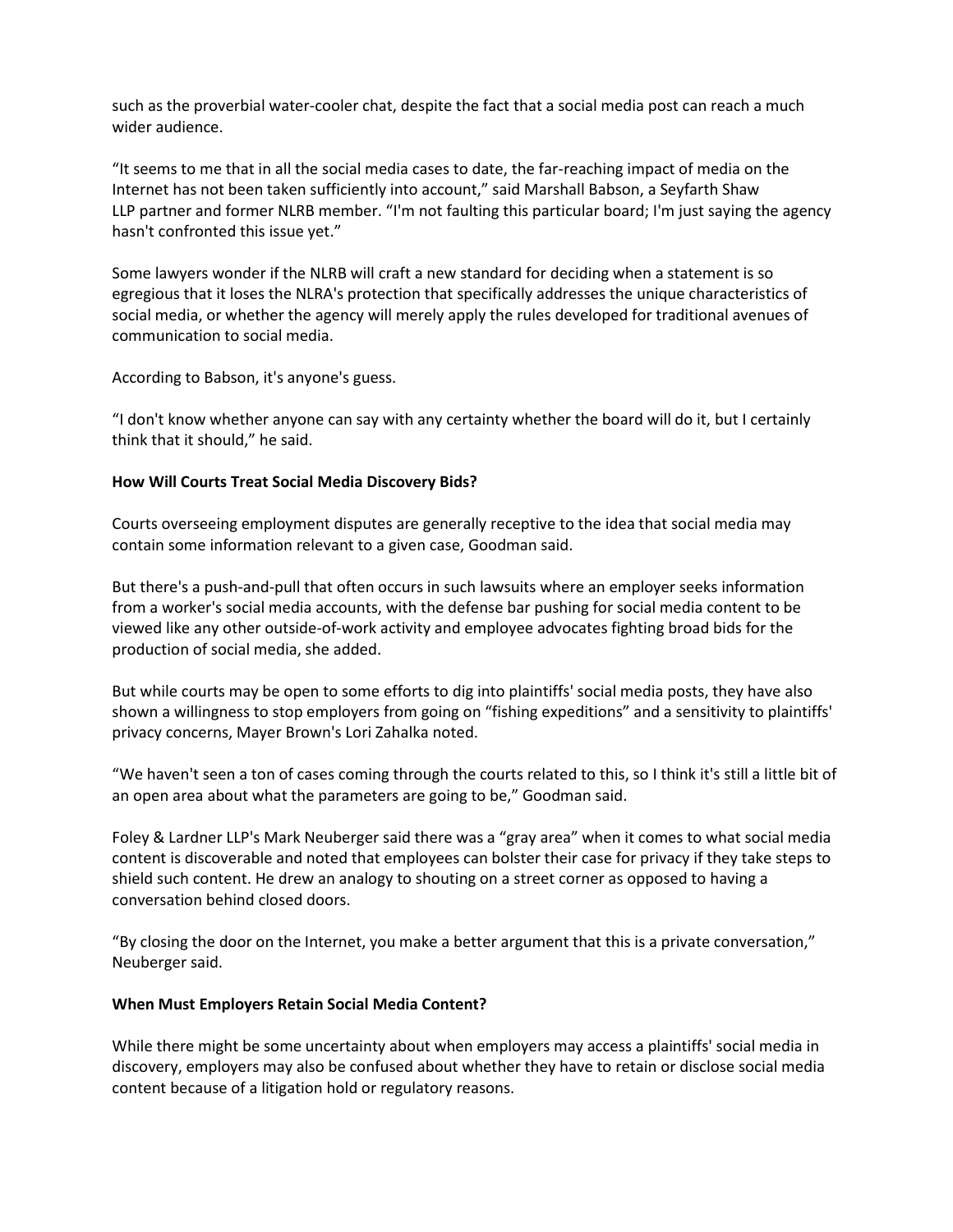"You have the courts expecting, on the preservation side, social media be treated as if it were any type of document, but on the other side, in terms of protection, you're seeing the courts being a little more protective of the individual's privacy interest," Zahalka said.

Satisfying an employer's obligations to search for and hold onto content can be even trickier in light of the proliferation of personal electronics and employers adopting bring-your-own-device — or BYOD policies in the workplace, said Kris Meade, co-head of Crowell & Moring LLP's labor and employment practice.

"In the old days, it was a battle over your email, and now courts are increasingly saying the obligations extend to those devices as well," Meade noted.

In addition to general preservation obligations, regulators may also require records of communications, Goodman said, citing the securities industry as an example and noting that broker-dealers have to retain communications, including communications via social media, for years.

## **Who Owns a Work-Related Social Media Account?**

The distinction between the personal and professional can get blurry when an employee connects with job contacts and co-workers on a site such as LinkedIn, and that lack of clarity can lead to disputes about the ownership of a particular account.

While it may be uncertain how courts will rule on disputes over accounts with a personal and professional mixture, directing workers from the outset of employment to use social media as a professional tool for the company's benefit — and being clear that it's really the company's account can stave off ambiguity.

"If the employer believes it's theirs, tell people it's theirs and get it in writing," Neuberger said of workrelated social media accounts. "When it's being done in the name of the organization, it's incumbent on the organization to create the proper paper trail. You have to bring that under the ambit of work made for hire."

But establishing ownership of work-based accounts won't entirely solve employers' problems. For one thing, it's likely that people's professional identities will bleed through into their personal social media accounts, Zahalka noted.

"How effectively can you prohibit people from using other noncompany social media accounts in a way that relates to your business?" she said.

## **When Does Social Media Activity Violate Restrictive Covenants?**

Proscriptions on departing workers trying to lure away their ex-employer's clients, or convince fellow workers to jump ship along with them, are common components of post-employment restrictive covenants. When social media is involved, whether those types of provisions have been violated can be less than clear.

Updating a LinkedIn profile to reflect a new job — which triggers a notification to one's LinkedIn contacts — was found by a Massachusetts state court last year not to be solicitation that would violate a noncompete.